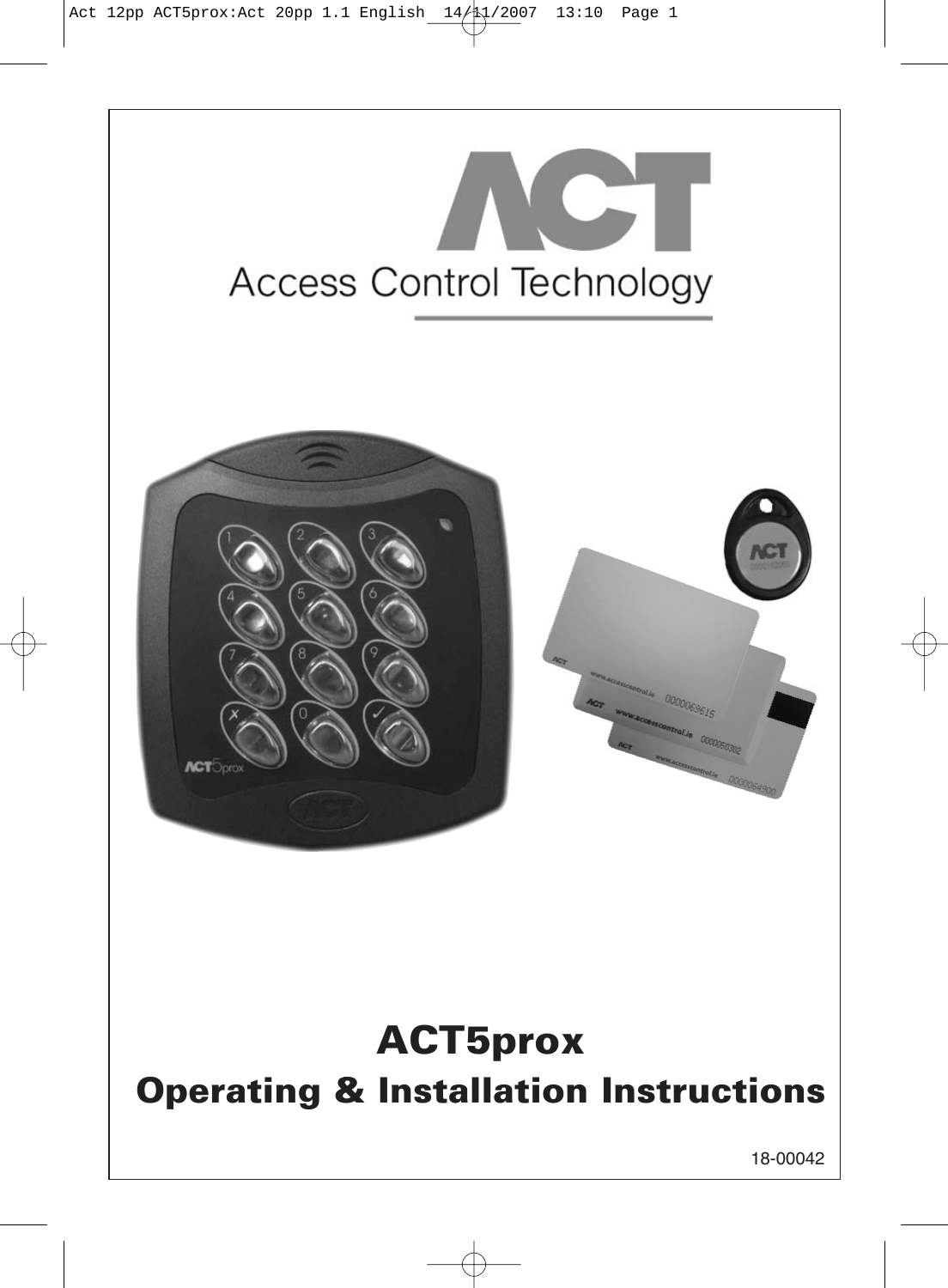# **Installation Notes**

- Remember to Factory Default the ACT5prox before programming
- Remember to place the supplied varistor across the terminals of the door strike coil to protect the relay contacts
- Don't mount the ACT5prox units near RF sources (Eg mobile phones, radio transmitters, computer monitors) or metal surfaces.
- Don't power the unit from a switch-mode power supply. Use a linear regulated power supply.
- Never use the on-board relay to switch AC mains voltage. An external relay, electrically isolated from the ACT5prox should be used for this purpose
- Remember to change the programming code.
- When ordering new cards or fobs specify ACTRFID. ACT5prox will NOT work with HID cards or fobs.

## **Important**

As with any Access Control system, always ensure there is an alternate means of escape in the event of the unit failing to operate due to power loss or in the event of fire.

# **Product Specification**

| <b>Number of Users</b>       | 50 (50 unique PINs and 50 Cards)                       |
|------------------------------|--------------------------------------------------------|
| <b>Supply Voltage</b>        | 12 - 24V AC or DC (linear PSU)                         |
| <b>Current Consumption</b>   | 60mA (nominal), 100mA (maximum)                        |
| <b>Operating Temperature</b> | $-10$ to $+50$ degrees C                               |
| Door Open Time               | $0 - 255$ seconds                                      |
| <b>Relay Contact Rating</b>  | 5A / 500Vac                                            |
| <b>Controller Size</b>       | Flush Mount $100 \times 110 \times 20$ mm              |
|                              | Surface Mount: $100 \times 110 \times 35$ mm           |
| <b>Controller Weight</b>     | 200 grams                                              |
| <b>Water Resistance</b>      | High IP67                                              |
| <b>Construction</b>          | Rugged Polycarbonate housing with stainless steel keys |
|                              | and potted electronics.                                |

## **Ordering Information**

| Pin & Prox Reader:                | ACT <sub>5</sub> prox |
|-----------------------------------|-----------------------|
| Proximity Card:                   | <b>ACTProx ISO-B</b>  |
| Proximity Fob:                    | <b>ACTProx Fob-B</b>  |
| Proximity Half Shell Card:        | <b>ACTProx HS-B</b>   |
| Proximity & Magnetic Stripe Card: | <b>ACTProx DUO-B</b>  |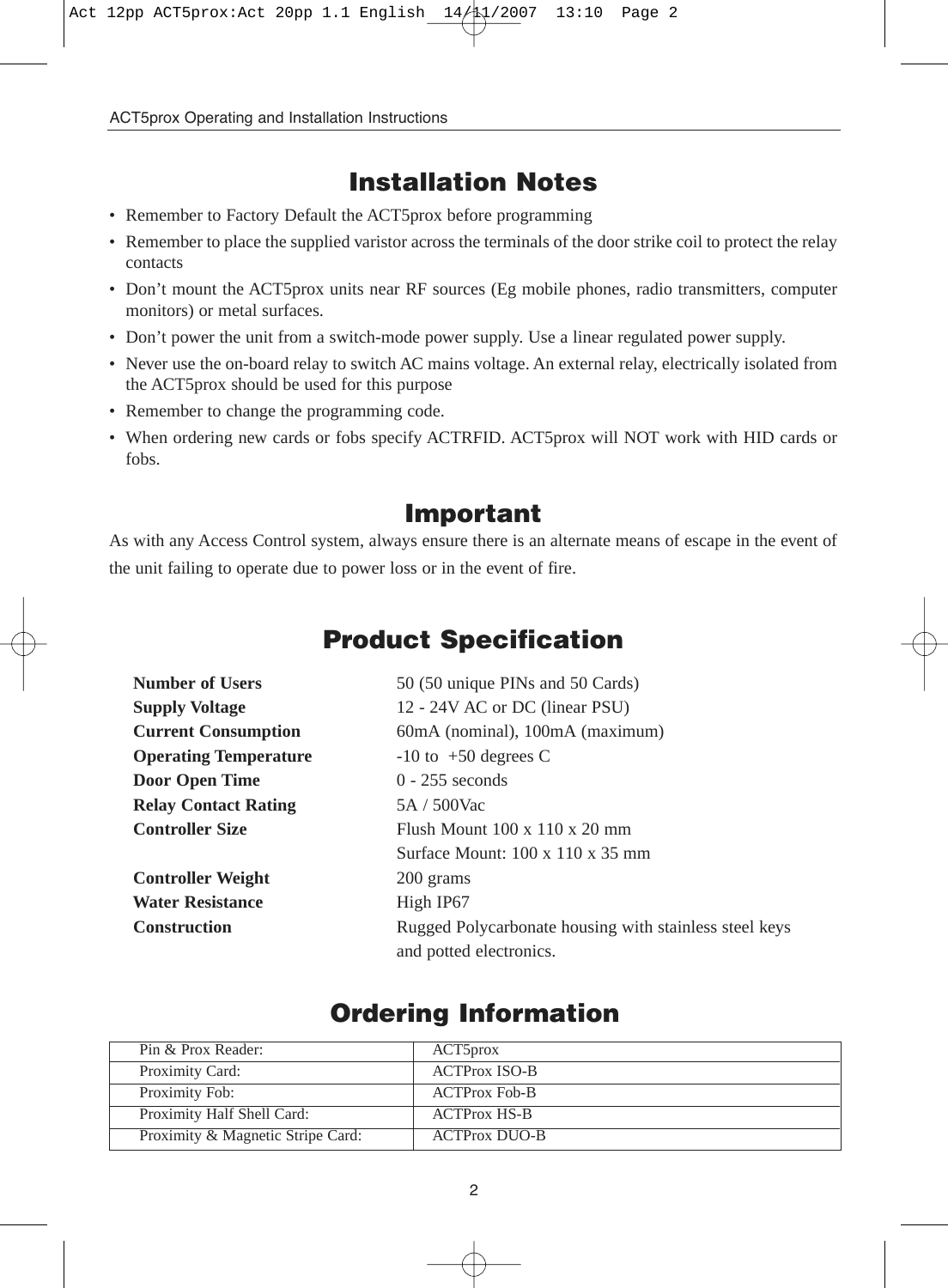# **30 Second Programming Guide**

(For typical Standalone System)

### **1. Enter Programming Mode.**

On the digital keypad press button  $\boldsymbol{\chi}$ . Input the programming code (default is 9999). The LED will flash amber.

### **2. Change User 1 Code**

On the digital keypad press button 0. Input 01 (for User 01). Input the new User 1 code (4 digits)

### **3. Add User 1 Card**

On the digital keypad press button 5. Input 01 (for User 01). Present User 1's card twice.

### **4. Change Programming code**

On the digital keypad press button 0. Press  $\chi$ . Input the new programming code (4 digits)

### **5. Exit Programming Mode**

On the digital keypad press button **✘**. The LED turns red and programming mode has been exited.

### **5. Record User Code and Card**

Enter the details of the Users and their associated codes and card numbers on the User List at the back of this manual.

The ACT5prox is now ready for normal use.

**Note:** The ACT5prox may be returned to its factory default condition at any time by entering the programming mode and and pressing Button **✔** three times.



## **Unit C1, South City Business Centre,**

**Tallaght, Dublin 24, Ireland**

**Tel: 353-1-4662570 Fax: 353-1-4520427 UK Locall: 0845 300 5204**

**Web: http://www.accesscontrol.ie E-mail: tech@accesscontrol.ie**

Copyright © 2007 Access Control Technology Ltd.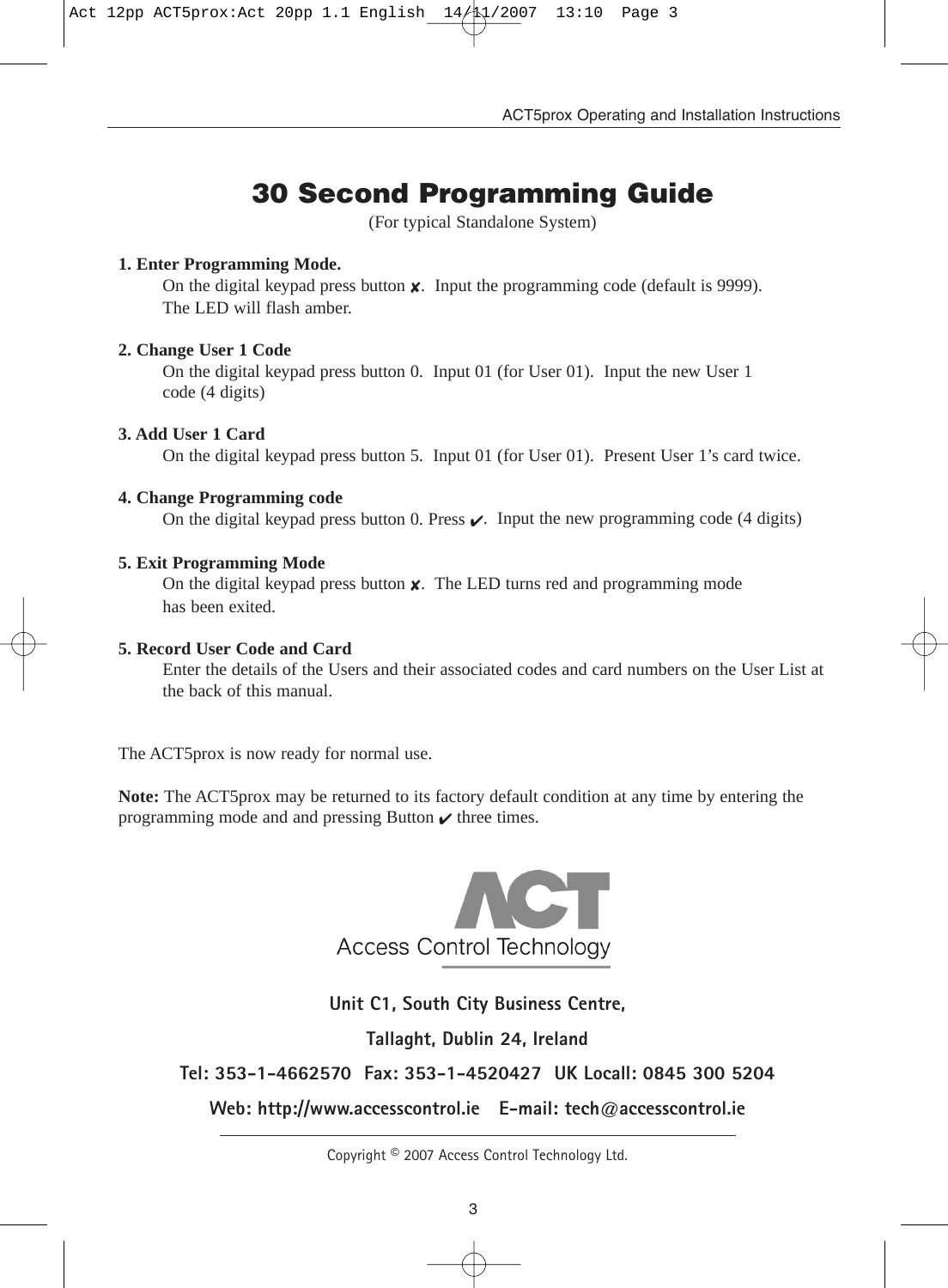| Code | <b>Function</b>     | <b>Default</b>                         |
|------|---------------------|----------------------------------------|
| 0    | Change PIN code     | 1234 – User 1, 9999 - Programming Code |
|      | Set Toggle Mode     | Off (Timed Relay)                      |
| 2    | Set Door Relay Time | 5 seconds                              |
| 5    | Add User Card       |                                        |
| 6    | Delete User's Card  |                                        |
| 7    | Delete Card Number  |                                        |
|      |                     |                                        |
| 30   | Card or PIN         | On                                     |
| 31   | Card and PIN        | Off                                    |
| 32   | Card and any PIN    | Off                                    |
|      |                     |                                        |
| 40   | Permanent Backlight | On                                     |
| 41   | Auto Backlighting   | Off                                    |
|      |                     |                                        |
| 80   | Check PIN User      |                                        |
| 81   | Check Card User     |                                        |

## **Programming Summary**

# **ACT5prox Operation**

The ACT5prox is a simple, easy-to-use access control unit combining digital keypad and proximity technology. The unit supports up to 50 users, each with a unique PIN code and proximity card/fob. Each unit is contained in rugged polycarbonate housing, with stainless steel keys and potted electronics, allowing for indoor and outdoor installation. **Keypad backlighting enhances the ACT5prox functionality at night or in poor light conditions.**

Programming the unit is achieved via the keys, LED and buzzer. Cards and PIN codes can be programmed into the ACT5prox very quickly. **ACT recommends that Users and their associated PIN and Card are recorded in the User List at the end of the manual.** Make copies of this sheet and enter each Users details on it. This will allow users to be deleted later on, even if a card is lost or a user forgets their PIN code. **Blank User List forms can be downloaded from the Resource Centre on the ACT website, www.accesscontrol.ie**

*A valid card or PIN will allow access through the ACT5prox unit. For maximum security, the unit may be programmed to require all users to enter a PIN code after presenting a card.*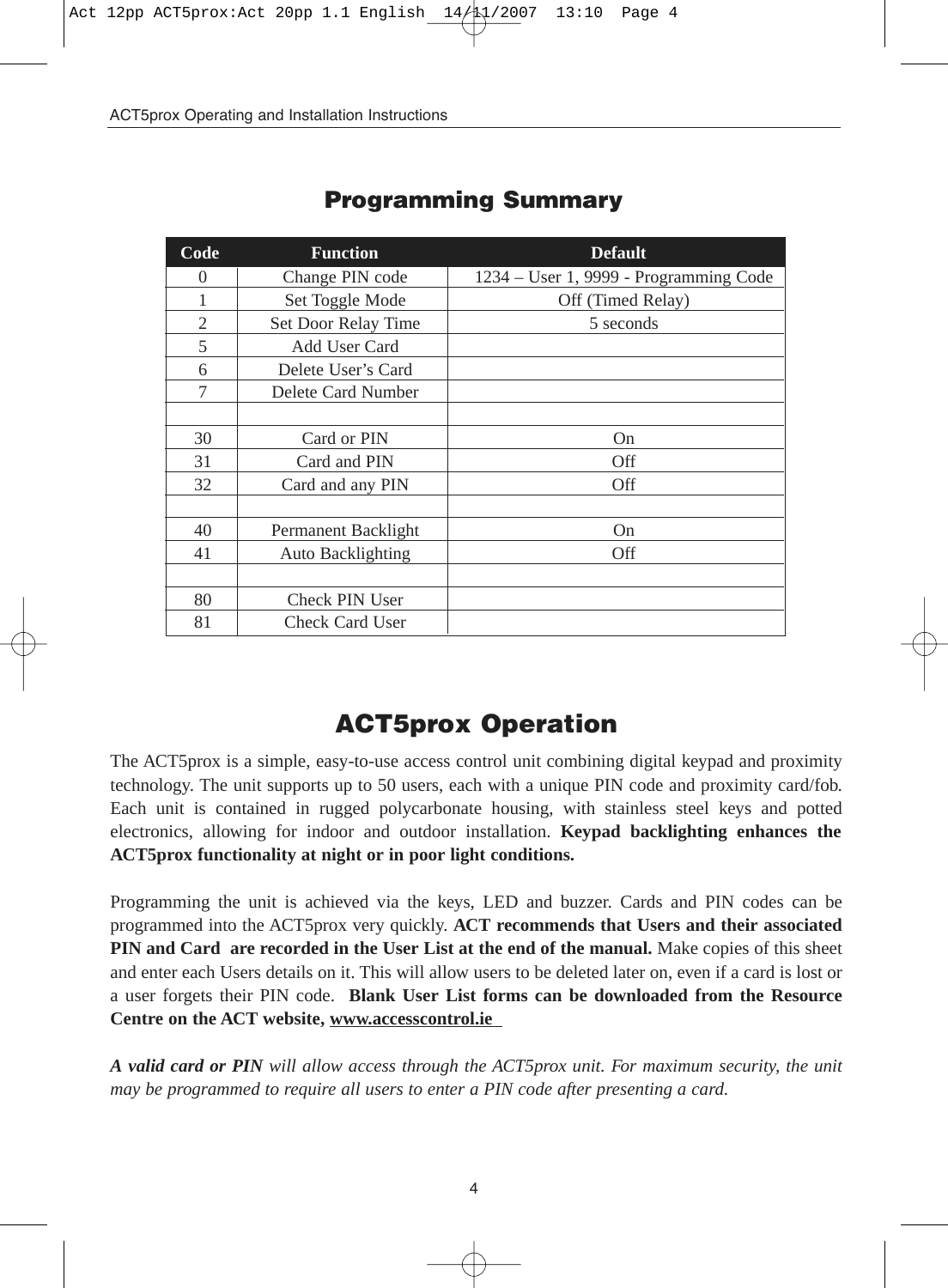# **ACT5prox Programming**

On the digital keypad press the button *x* and input the programming code (initially 9999). The LED will flash amber while in programming mode. To exit the programming mode either press button *x* or do not activate any key for 30 seconds.

- If the LED flashes green during programming, then a card presentation is expected.
- If the LED flashes red, then a keypress is expected.
- While the ACT5prox is busy performing a task, (eg. Defaulting memory, adding cards), the green led will turn on and the buzzer will sound an elongated tone.

### **Changing User PIN Codes:** Enter Programming Mode, then Press

| <b>Step</b> | <b>Keypad Entry</b> | <b>Operation</b>                         |              | Example: Assign code 7529 to user 7 |
|-------------|---------------------|------------------------------------------|--------------|-------------------------------------|
|             |                     | Change PIN codes                         | <b>×9999</b> | Enter programming                   |
|             | $00-49$             | Enter 2 digit User Number 00-49          |              | Change PIN codes                    |
|             | 0000-9999           | $4$ digit code $-0000$ deletes User code | 07           | User 7                              |
|             |                     |                                          | 7529         | PIN code                            |
|             |                     |                                          |              | Exit programming                    |

\**Remember to update the user list document at the back of this manual after adding a PIN or Card*

### **Adding Cards:** Enter Programming Mode, then Press

| <b>Step</b> | <b>Keypad Entry</b> | <b>Operation</b>                                                |
|-------------|---------------------|-----------------------------------------------------------------|
|             |                     | Add Card                                                        |
|             | $00-49$             | First user to be assigned card                                  |
|             | Present Card        | First Card in Batch (lowest number card) assigned to first user |
|             | Present Card        | Last Card in Batch (highest number card) assigned to last user  |

*Cards may only be assigned to users that do NOT have a card already assigned. When adding cards to the ACT5prox, check which users already have cards by using option 81 (see page 7).*

|                     | Example: Assign card 0000200036 to user 21: | Example: Assign card 0000200036 to user 21<br>using the keypad: |                            |  |
|---------------------|---------------------------------------------|-----------------------------------------------------------------|----------------------------|--|
| <b>Keypad Entry</b> | <b>Operation</b>                            | <b>Keypad Entry</b>                                             | <b>Operation</b>           |  |
| <b>×9999</b>        | Enter programming                           | ¥9999                                                           | Enter programming          |  |
|                     | Add card                                    |                                                                 | Add card                   |  |
| 21                  | User $21$                                   | 2.1                                                             | User $21$                  |  |
| Present card        | Card number 0000200036                      | 0000200036                                                      | Enter 10 digit card number |  |
| Wait 2 seconds      |                                             | 0000200036                                                      | Enter 10 digit card number |  |
| Present Card        | Card number 0000200036                      |                                                                 | Exit programming           |  |
| x                   | Exit programming                            |                                                                 |                            |  |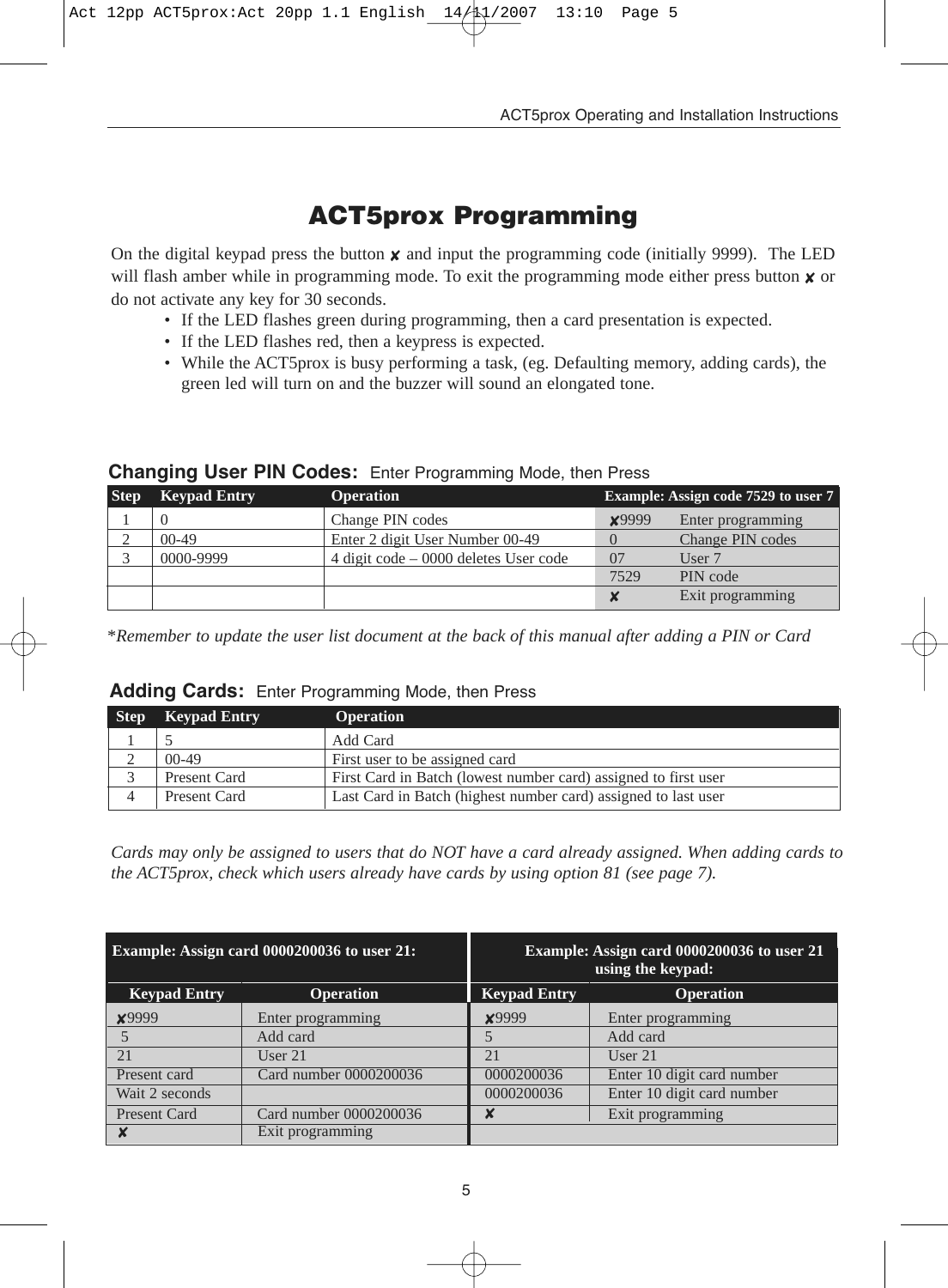### **Change Programming Code:** Enter Programming Mode, then Press

| <b>Step</b> | <b>Keypad Entry</b> | <b>Operation</b>                       |
|-------------|---------------------|----------------------------------------|
|             |                     | Change Programming code (Default 9999) |
|             | Press $\mathcal V$  |                                        |
|             | 0000-9999           | New 4 digit programming code           |

## **Set Door Relay Time:** Enter Programming Mode, then Press

| <b>Step</b> Keypad Entry | <b>Operation</b>                                               |
|--------------------------|----------------------------------------------------------------|
|                          | Set Door Relay Time – (default 5 seconds, maximum 255 seconds) |
|                          | Buzzer sounds indicating timing wait required period           |
|                          | End setting Door Relay Timer                                   |

### **Set Toggle Mode:** Enter Programming Mode, then Press

| <b>Step</b> | <b>Keypad Entry</b> | <b>Operation</b>                      |              | <b>Example:</b> Assign Toggle made to user 12 |
|-------------|---------------------|---------------------------------------|--------------|-----------------------------------------------|
|             |                     | Set Toggle Mode                       | <b>X9999</b> | Enter programming                             |
|             | $00-49$             | Enter 2 digit User Number 00-49       |              | Set Toggle Mode                               |
|             | $0 \text{ or } 1$   | $0 =$ Relay Toggle, $1 =$ Relay Timed |              | User $12$                                     |
|             |                     |                                       |              | Relay toggle                                  |
|             |                     |                                       |              | Exit programming                              |

### **Deleting User's Card:** Enter Programming Mode, then Press

| <b>Step</b> | <b>Keypad Entry</b> | <b>Operation</b>     |              | <b>Example: Delete user 10's card</b> |
|-------------|---------------------|----------------------|--------------|---------------------------------------|
|             |                     | Delete User's Card   | <b>×9999</b> | Enter programming                     |
|             | $00-49$             | First user to delete |              | Delete cards                          |
|             | $00-49$             | Last user to delete  | 10           | User $10$                             |
|             |                     |                      | 10           | User $10$                             |
|             |                     |                      |              | Exit programming                      |

### **Deleting Card Number:** Enter Programming Mode, then Press

| <b>Step</b> | <b>Keypad Entry</b>  | <b>Operation</b>                          |
|-------------|----------------------|-------------------------------------------|
|             |                      | Delete card number                        |
|             | 10 digit card number | 10-digit Card number with leading zeroes. |
|             |                      | Eg. Card 54321, enter 0000054321          |

## **Check if User has no PIN Assigned:** Enter Programming Mode, then Press

| <b>Step</b> | <b>Keypad Entry</b> | <b>Operation</b>                                                                 |
|-------------|---------------------|----------------------------------------------------------------------------------|
|             | 80                  | Check if user has no PIN already assigned                                        |
|             | $00-49$             | User $0-49$                                                                      |
|             |                     | Keypad will flash the green led and sound high-pitched tone if the user has NO   |
|             |                     | PIN code assigned. It will flash red and sound low-pitched tone, if the user has |
|             |                     | a PIN code.                                                                      |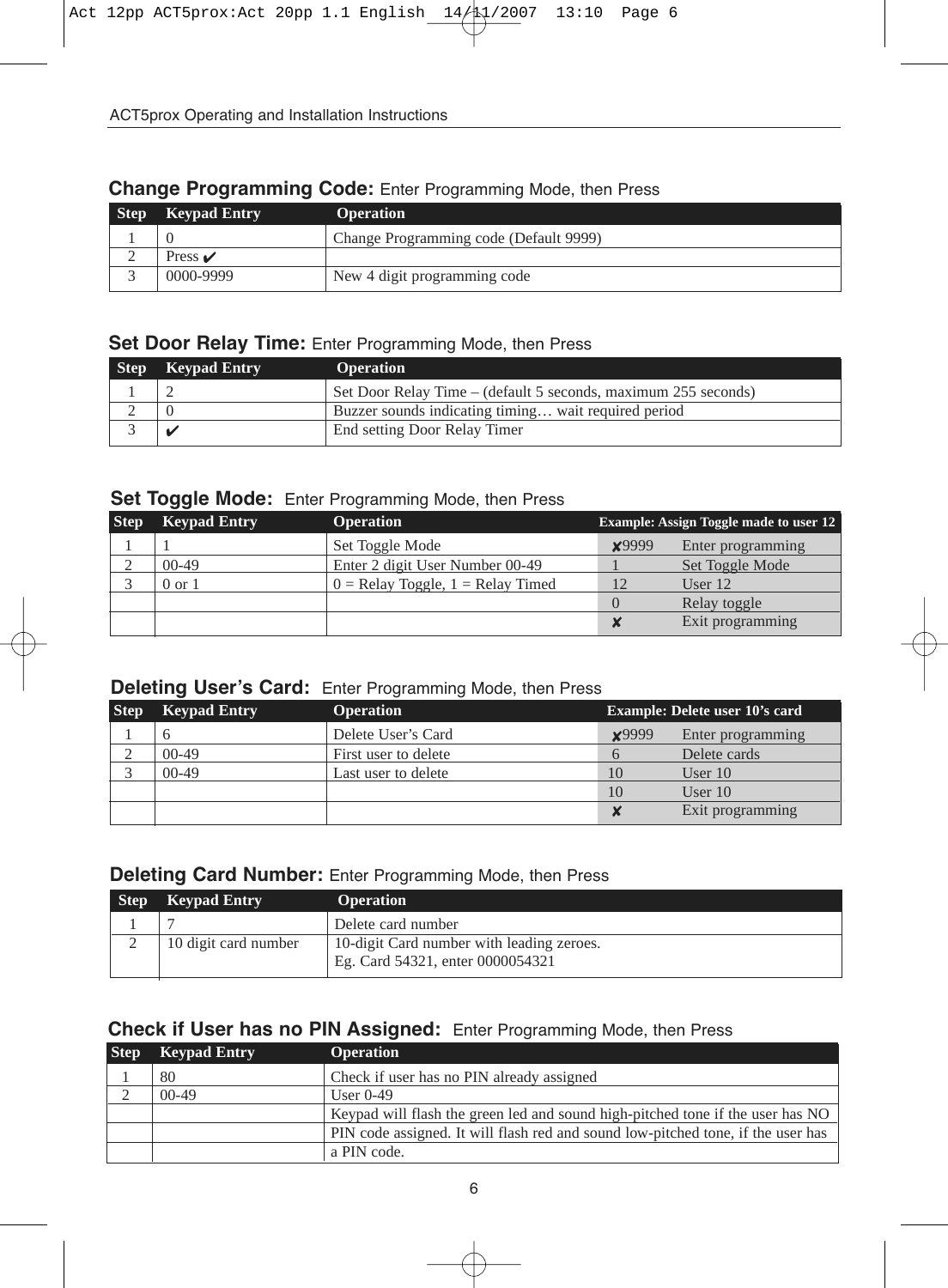| <b>Step</b> | <b>Keypad Entry</b> | <b>Operation</b>                                                                     |
|-------------|---------------------|--------------------------------------------------------------------------------------|
|             | 81                  | Check for user with no card assigned                                                 |
|             | $00-49$             | User $0-49$                                                                          |
|             |                     | Keypad will flash the green led and sound high-pitched tone if the user has NO       |
|             |                     | card assigned. It will flash red and sound low-pitched tone, if the user has a card. |

## **Check if User has no Card Assigned:** Enter Programming Mode, then Press

## **Programming ACT5prox Options** Enter Programming Mode, then Press

| <b>Step</b> | <b>Keypad Entry</b>  | <b>Operation</b>      |
|-------------|----------------------|-----------------------|
|             | 30, 31, 32, 40 or 41 | 2 digit option number |
|             | 0 or 1               | $0=$ Off. $1=$ On     |

| Option | <b>Function</b>        | <b>Default</b> | <b>Operation</b>                                                                                                                                                                                                                                                                                         |  |
|--------|------------------------|----------------|----------------------------------------------------------------------------------------------------------------------------------------------------------------------------------------------------------------------------------------------------------------------------------------------------------|--|
| 30     | Card or PIN            | On             | When set, a valid Card or valid PIN will open the door.                                                                                                                                                                                                                                                  |  |
| 31     | Card and PIN           | Off            | When set, only users with both a Card and PIN are admitted. Cards<br>are assigned to a particular user using the <i>Adding Cards</i> function<br>(function 5) and PINs are assigned using the <i>Changing PIN Codes</i><br>function (function 0).                                                        |  |
| 32     | Card and any PIN       | Off            | In this mode, a valid card and any valid PIN code will open the<br>door. This mode allows all users to have a common PIN code to<br>use with their cards.                                                                                                                                                |  |
| 40     | Permanent<br>Backlight | Off            | When set, the keypad illumination is always on. This option will<br>override option 41 (Auto Backlighting)                                                                                                                                                                                               |  |
| 41     | Auto Backlighting      | On             | When set, the keypad illumination is normally off, but will switch<br>on in response to any key being pressed, or when a card is<br>presented or while in programming mode. This option is<br>overridden by option 40 (Permanent Backlight). To prevent any<br>illumination, turn off options 40 and 41. |  |

# **Restoring Factory Defaults**

Enter Programming Code followed by  $\sqrt{\sqrt{\cdot}}$ . This restores the ACT5prox to its default settings.

If the Programming Code has been forgotten, it may be set to 9999 by:

- 1. Remove the power from the unit.
- 2. Remove link LK1 at the back of the unit.
- 3. Apply power to unit.
- 4. Replace link LK1.
- 5. Programming Code is now set to 9999.

Note: The keypad will not operate correctly without LK1 in place.

Defaulting memory takes 3-4 seconds. During this time, the buzzer will sound an elongated tone.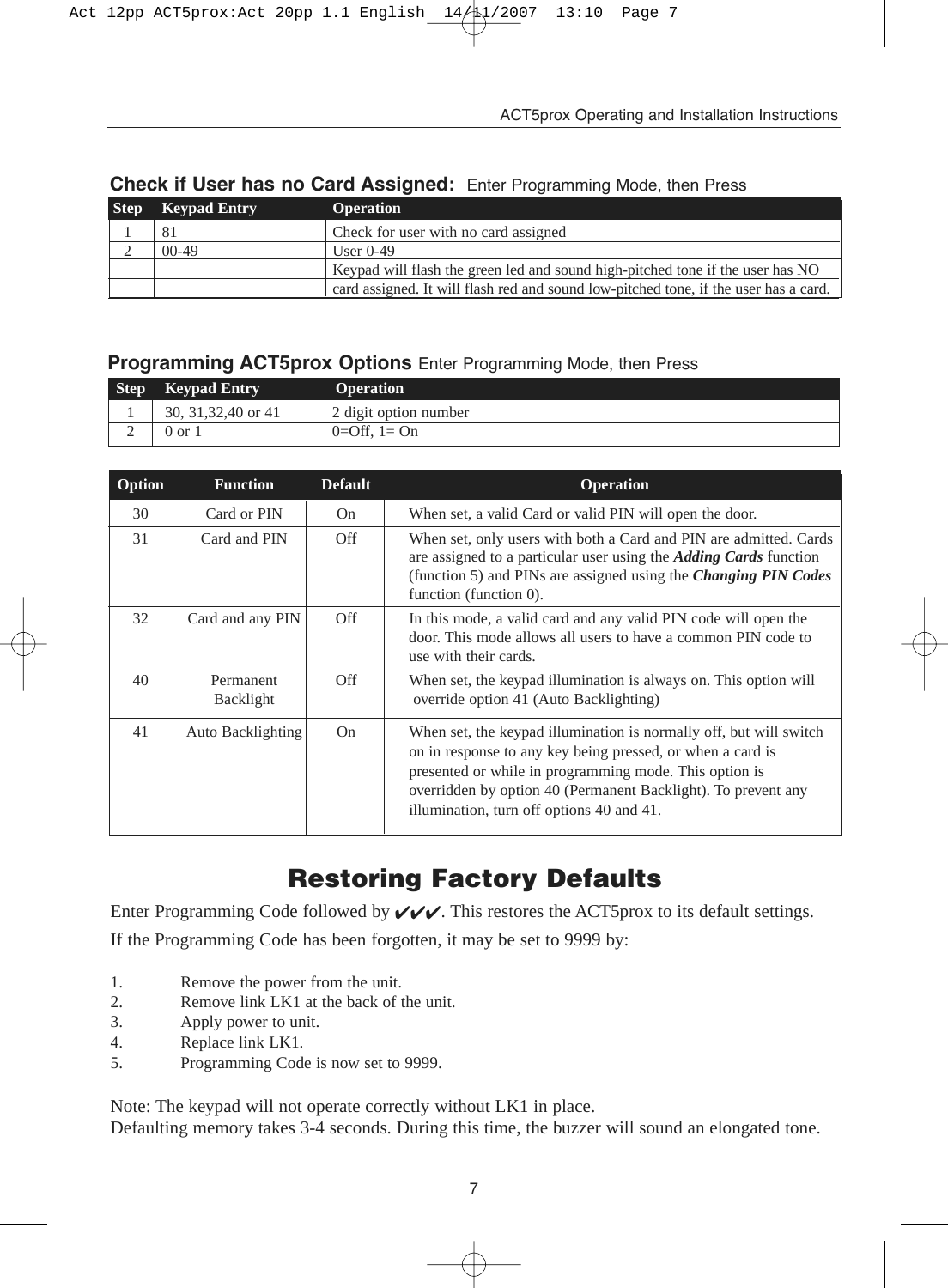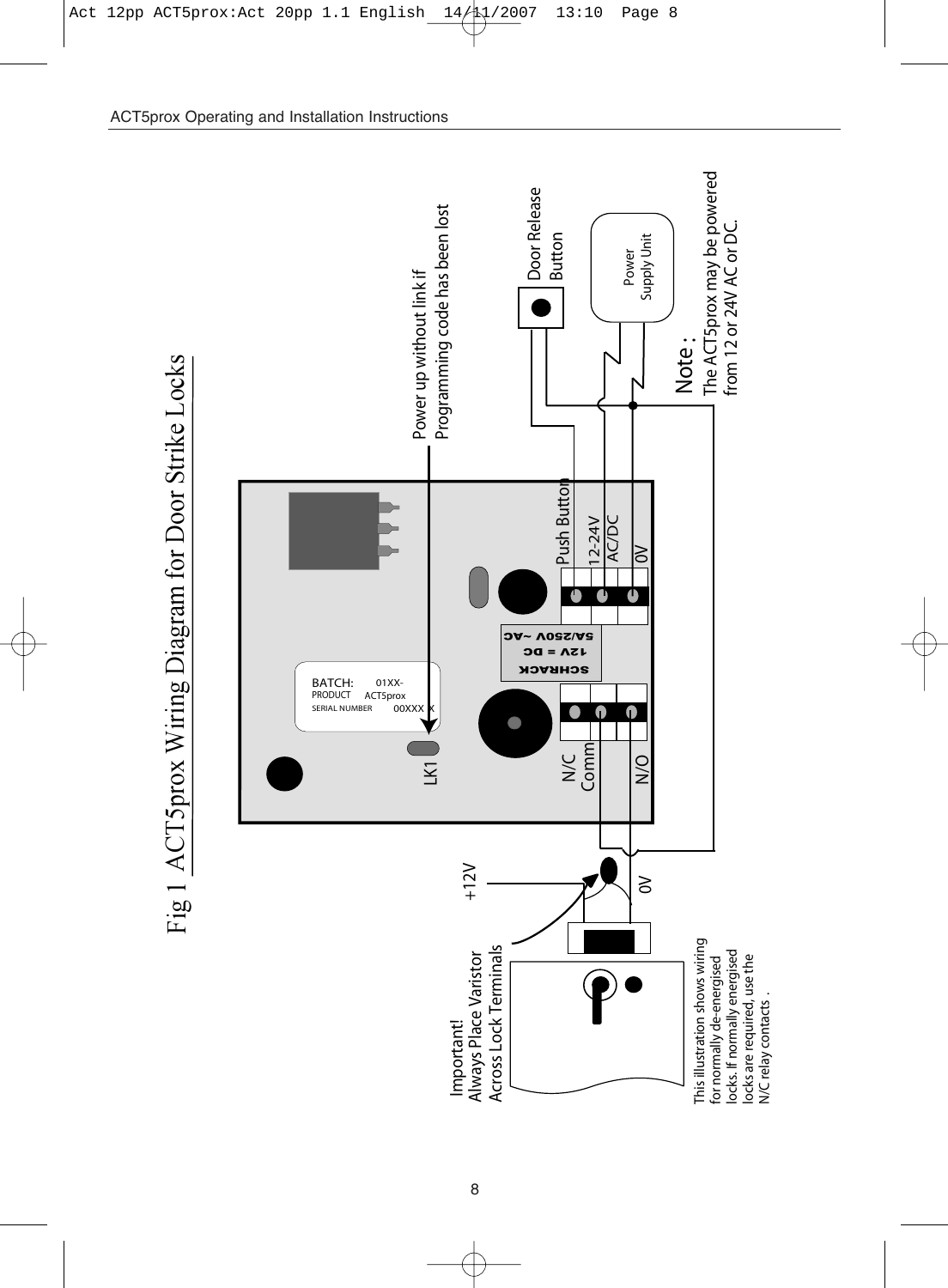

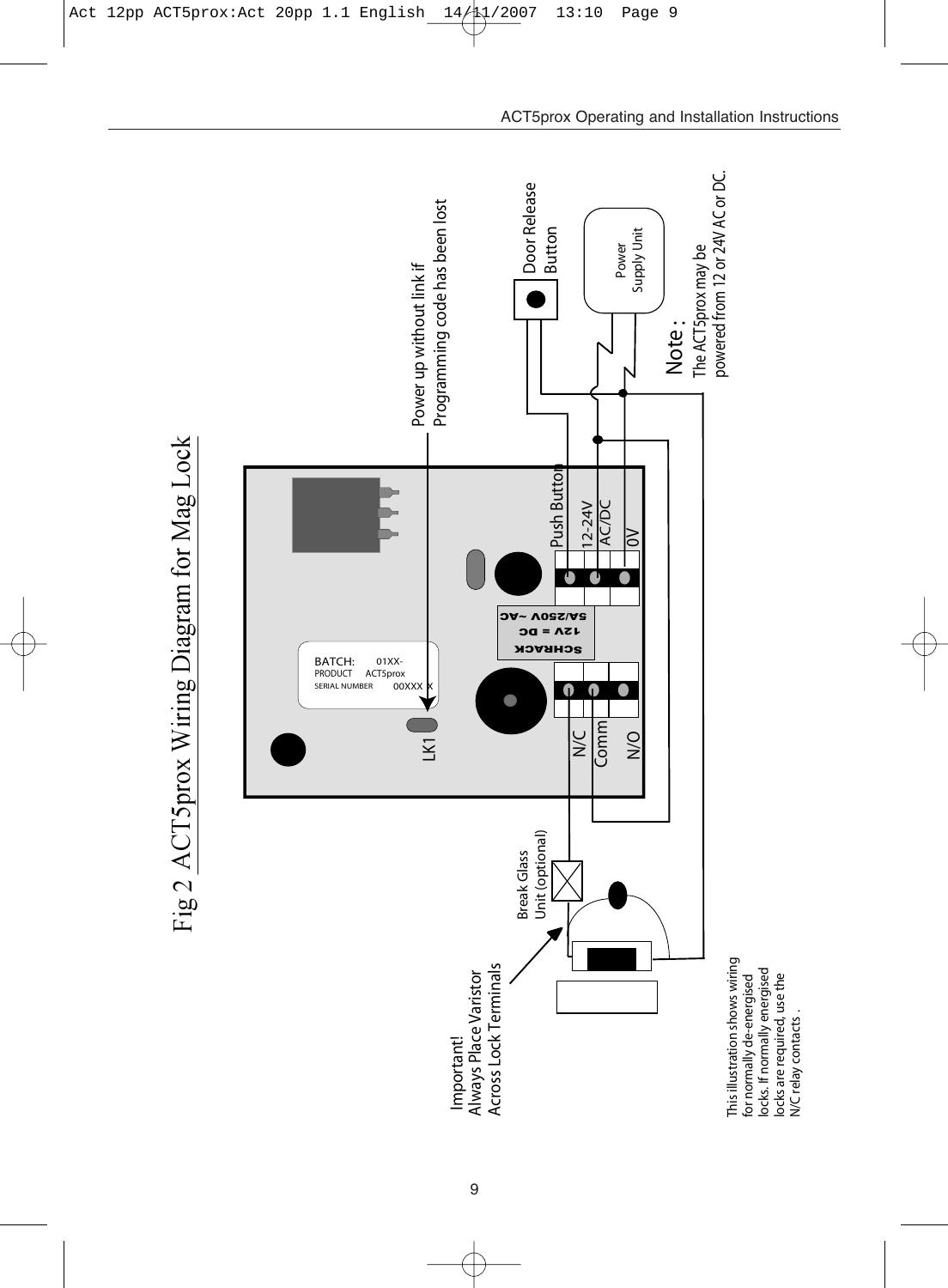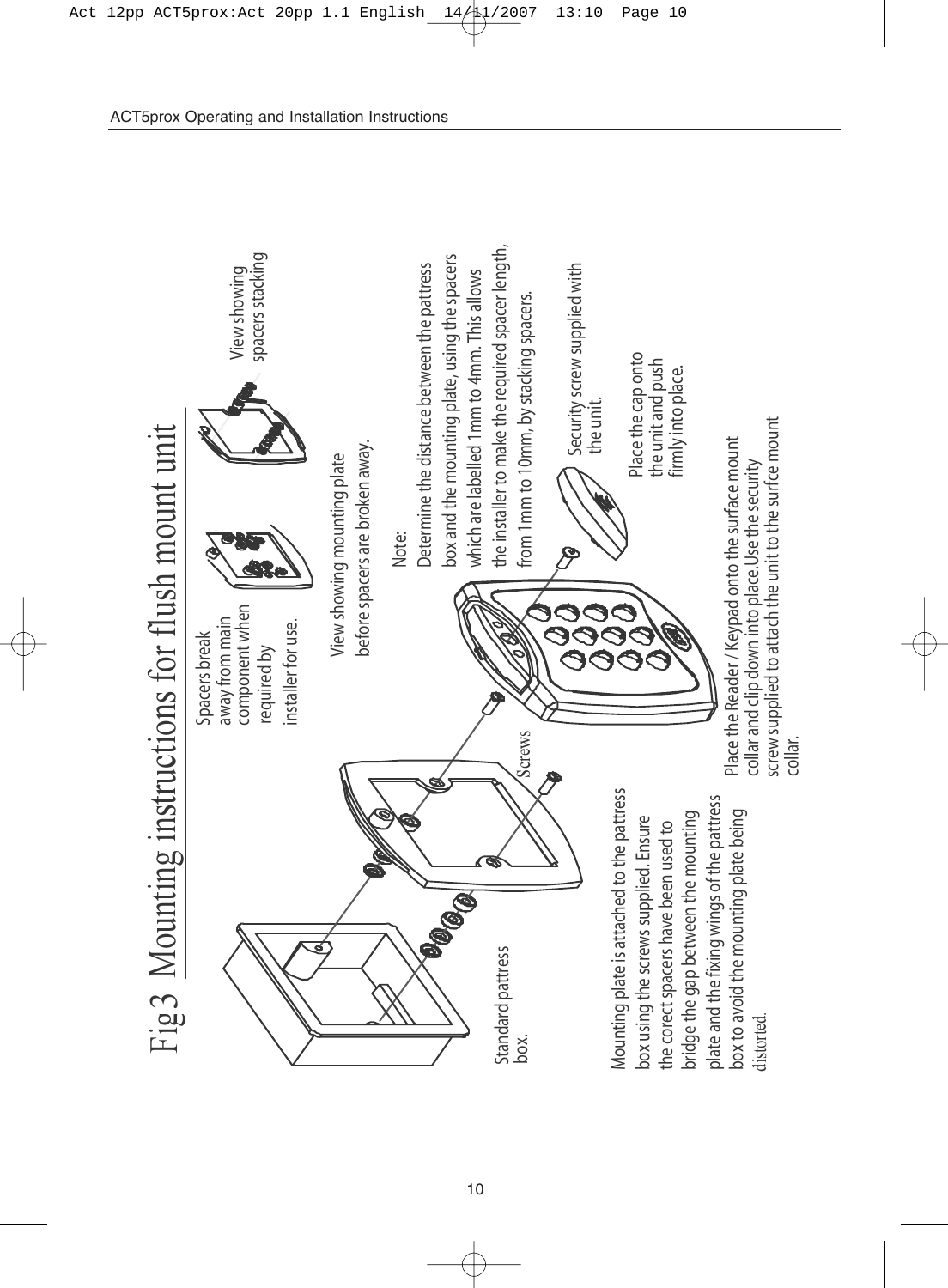

11